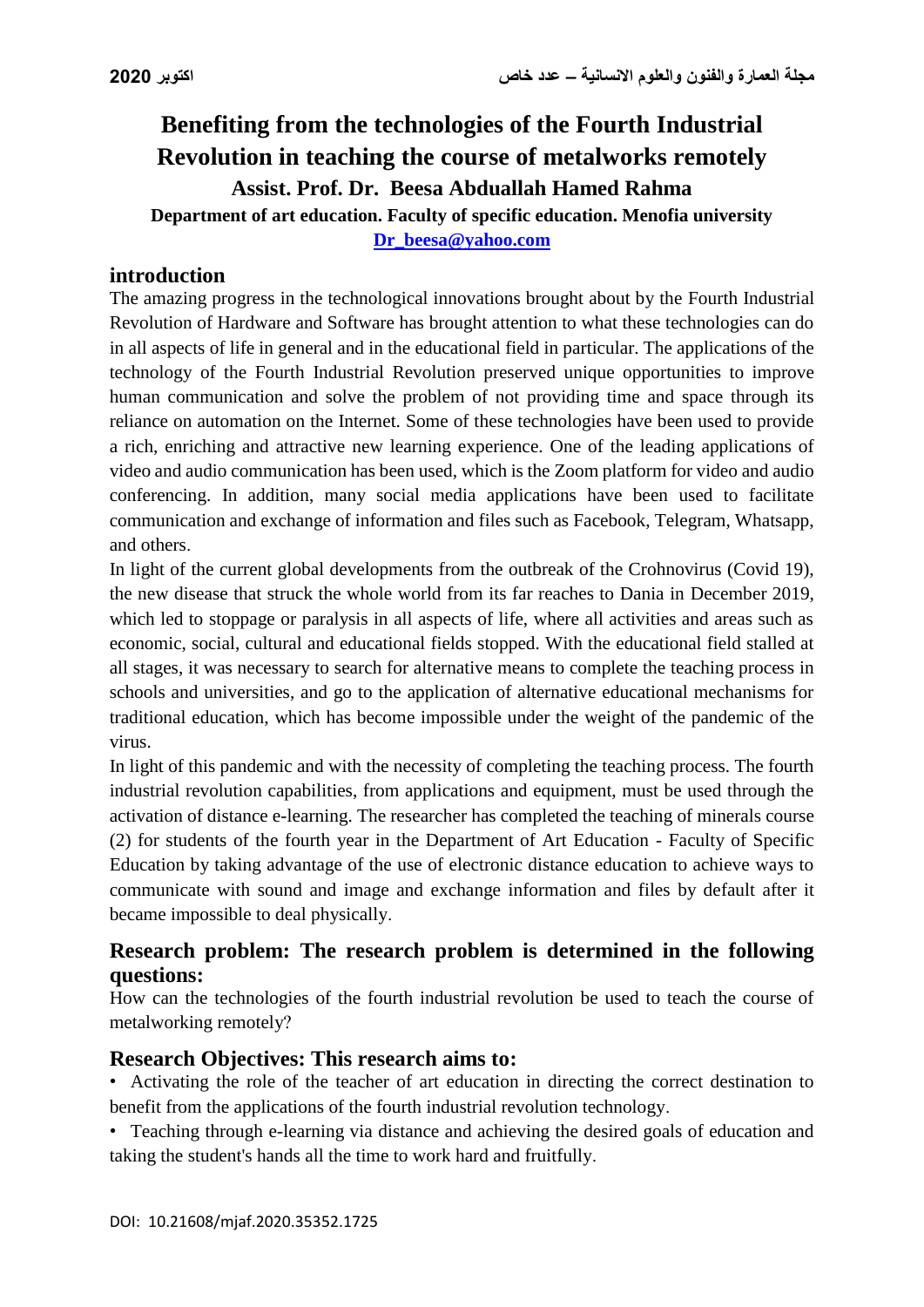• Create a positive trend for the student of the Faculty of Specific Education - Department of Art Education, and prepare a graduate of this community in the form and manner that enables them to interact with the data of this era.

• Professional development of teachers in line with the data of the digital age and its implications for education

## **Research hypotheses: The researcher assumes that:**

To what extent can the technologies of the Fourth Industrial Revolution be used to teach the metalwork course, which needs actual communication from a distance?

# **The importance of research: The importance of research lies in:**

- Find alternative solutions to the teaching process in the event that traditional methods falter.
- Establishing a culture of e-learning, especially from a distance, because of its organization and arrangement of educational material and displaying it in an interesting way.

• Encouraging the student to communicate remotely to receive knowledge and effective participation and gain information and experiences provided through the applications of the fourth industrial revolution technology.

- E-learning is one of the most important digitization challenges that must be worked on, as it is characterized by support and building a distinguished generation.
- Highlighting the importance of creating with Islamic art vocabulary to implement new metal metaphors.

• The current research is a new educational tributary from the tributaries of the electronic educational content remotely to teach metal courses.

# **Search limits: The current search is limited to the following limits**

• Implemented in the second semester of 2019-2020

• The study is limited to the application of the research on a sample of students of the fourth year, a course of metalworking (2), Department of Art Education - Faculty of Specific Education - Menoufia University and they are (30) students.

• Metal artifacts have been implemented in different bodies of the hand woman, using manual forming techniques, which rely on the technique of pressing the metal and leveling the surface with lamination technology.

• Materials such as red copper and brass, 0.2mm thickness, aluminum foil, consumables of aluminum foil - plywood or MDF, used in precious and semi-precious stones, chemical oxidation.

# **Research methodology: This research follows the experimental and descriptive analytical method according to the following axes:**

**The first axis:** theoretical framework: and includes

First: the technology of the fourth industrial revolution and e-learning via distance

- The role of a teacher of art education in the twenty-first century
- Teacher roles in the era of the technology of the fourth industrial revolution
- The Fourth Industrial Revolution, its challenges, importance, and obstacles.
- The use of digital communication technology in the education process:
- The philosophy of distance e-learning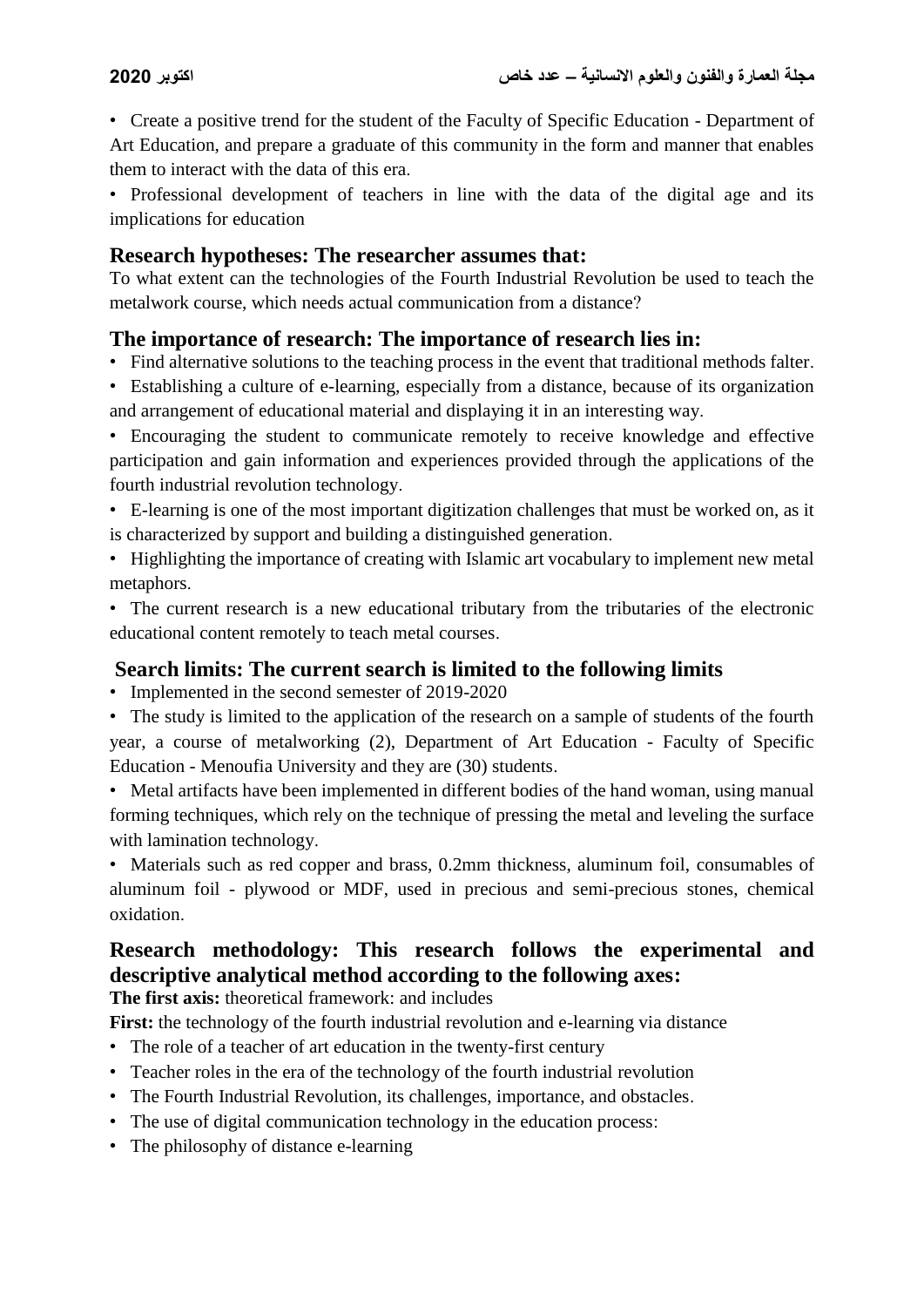**Second:** Inspiration from the vocabulary of Islamic art

- Technical features and plastic features of Islamic art vocabulary:
- Kinds of Islamic motifs.
- Aesthetics of Islamic art vocabulary and its role in building metal works.

**The second axis:** the practical framework and includes

• The stages that students have gone through.

• Presenting practical applications, starting with models of units, then designs on paper, then ending with implementing works to define methods, approaches, design and technology for students in the research sample.

**The third axis:** It presents the researcher's findings of the results and the work of a statistic to measure the arbitration of the arbitrators' opinions and recommendations.

**The first axis:** theoretical framework

**First:** Technology of the Fourth Industrial Revolution and e-learning via distance

The Fourth Industrial Revolution

The Fourth Industrial Revolution, with its offering of technologies and solutions in various fields, has contributed infinitely to connecting billions of people to the web to improve human communication, and radically improve the efficiency of business and institutions. That is why we had to take advantage of modern technologies, including the applications of the Fourth Industrial Revolution in remote e-learning and the transfer of educational reality from physical reality to fields where interactive environments and remote communication receive knowledge and effective participation between members of the educational process. Where the fourth industrial revolution is the name that the World Economic Forum in Davos, Switzerland, launched in 2016 on the last episode of the series of industrial revolutions that started with the first industrial revolution that was characterized by the proliferation and replacement of manual work in the city, and then this revolution is a major break with a long history consisting of a lifestyle and production And primitive relations lasted for thousands of years to different conditions.

The use of the applications of the technology of the fourth industrial revolution is of great importance in developing the educational process of universities, especially in light of the current situation of the outbreak (Virus Krona Coffed 19), commitment to the home and societal divergence, all of which had the greatest impact in replacing traditional education with the integration of digital technology into education where It increases the interaction between students in exchanging information and obtaining it easily, and there are many technological means that the researcher used in remote e-learning in teaching the course of metal works, starting with the use of smart phones, the presence of the Internet with each individual, and the use of different social media , As used in that research.

# **Distance e-learning**

E-learning is one of the recent trends in the education system that has spread and developed and transformed from a mere imaginary idea into a scientific reality, due to the scientific techniques that changed the methods of education and led to the creation of an electronic learning environment that depends on the employment of applications of technological innovations the fourth industrial revolution with a view to providing Education at a time for whoever wants it and in any place that suits the circumstance of "e-learning" is an educational style that provides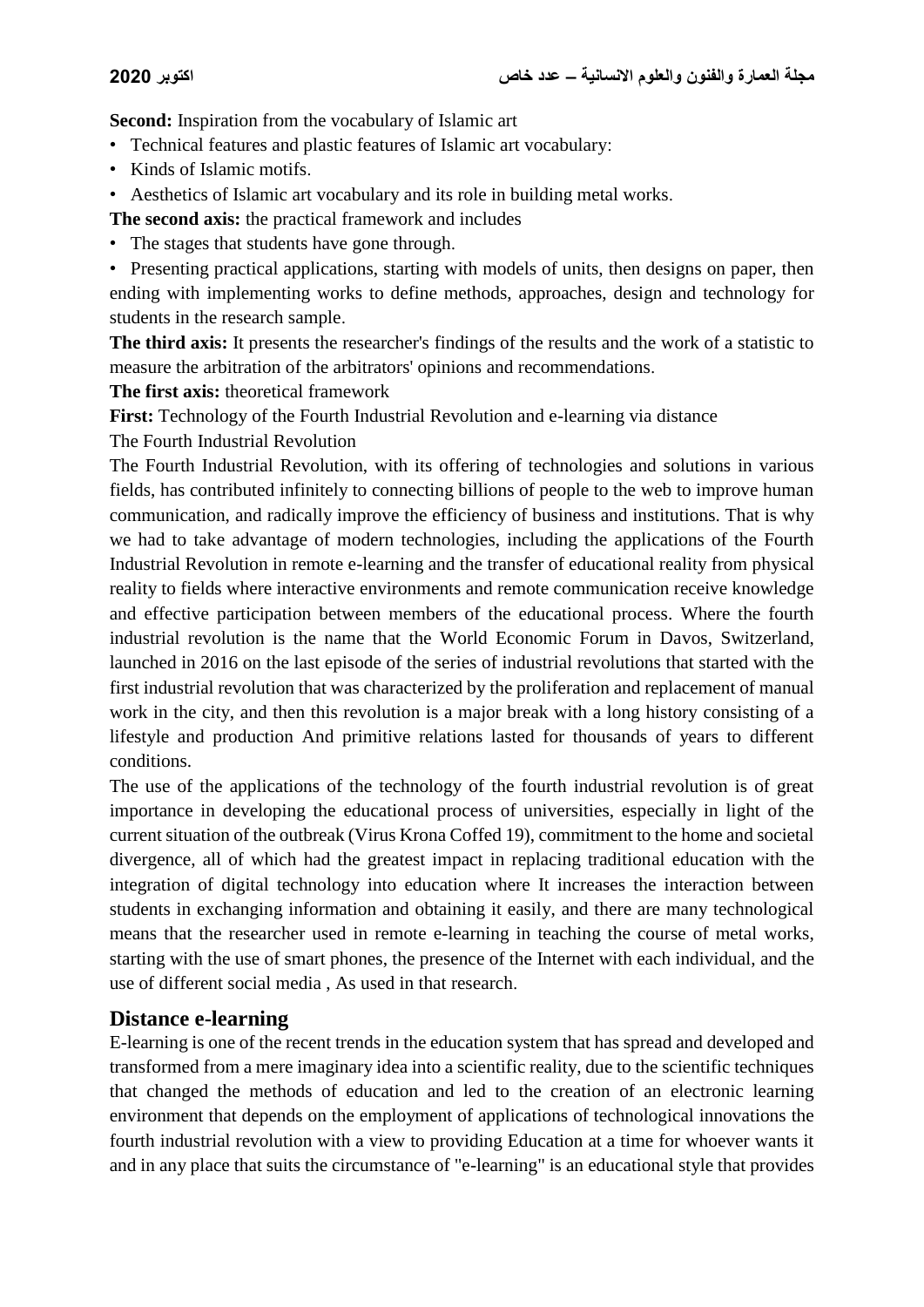a high-level educational service for the field of metal works in terms of efficiency and effectiveness and free from stereotypes and traditional in education.

# **The importance of e-learning.**

• It provides an interactive learning environment between the student and the teacher and between the student and colleagues outside of formal study hours, ease of assessment and providing feedback.

• It provides an educational environment in which experiences are far from risks. It is characterized by flexibility in space and time and in an atmosphere of privacy.

• The learner can learn without committing to a specific age. He encourages the learner to continue education throughout life.

• Ease of updating websites via the Internet, and the ability to obtain knowledge and science easily and visually.

• Large numbers of students can be taught, discussions and opinions expressed, giving freedom and audacity to express ideas.

As e-learning is a good opportunity for individuals to use time and distance learning and achieve what develops their capabilities and develops them for the better so that it cope with the era in which we live in light of the rapid progress of technology, the fourth industrial revolution and developments in information and communication technology, and also depend on them in all our scientific and social lives within society . Given all the conditions that all countries of the world, especially Egypt, are going through, it became necessary when planning future education "to take into account the professional development of teachers in line with the data of the digital age and its implications for education ".

## **Second: Inspiration from the vocabulary of Islamic art**

The Muslim artist has achieved great success in the decoration on the metal artifacts, and it was necessary to draw inspiration from them to revive these arts and benefit from them and present them in a contemporary way and highlight the aesthetic and utilitarian value, for our contemporary world is full of artifacts that lack an aesthetic sense and originality. This research aims to show creative values and employ them in the field of metal works and to limit some of the techniques used by the artist in Islamic civilization, and few craftsmen and craftsmen still work with them. The researcher is trying to teach her students ways to draw inspiration from the vocabulary of Islamic art using push technology from the back or pressure on the metal and provide some educational sites through YouTube, as this course is taught via e-learning via distance. Through the teaching of the course, the researcher is exposed to clarify the most important characteristics of Islamic art vocabulary, which formed a unique and distinct pattern, and these Islamic decorative vocabulary such as Islamic engineering motifs, Islamic animal and animal motifs, and Islamic plant motifs.

# **The methods and performance methods applied by the Muslim artist on many surfaces of his material**

## **First: Robesian, "pressing the metal repousee**

The French dictionary defines "prominent and recessed" as a French term meaning that it is a work that uses a hammer or a chisel on a thin piece of metal in order to obtain the result of decoration on the piece.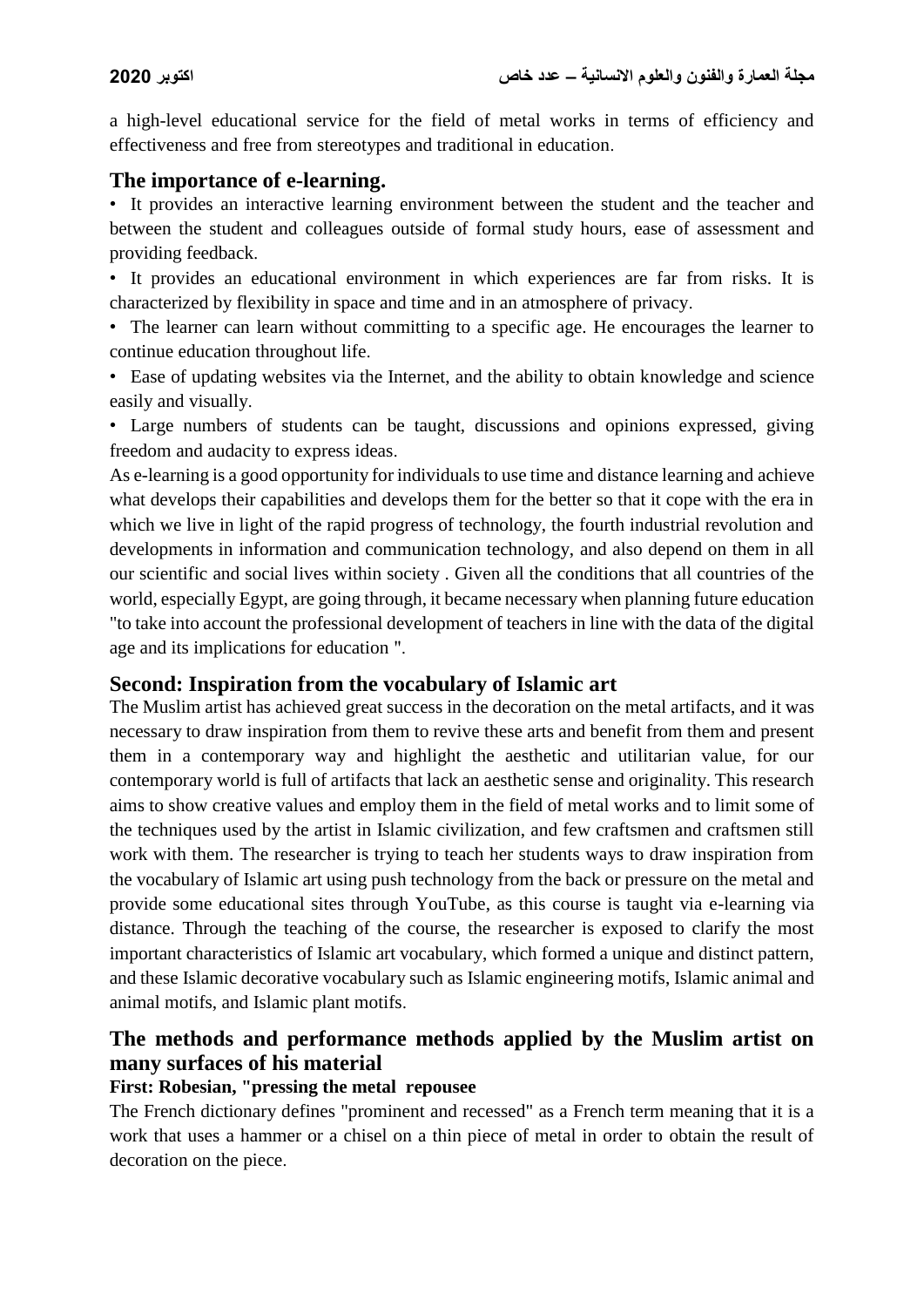This technique is one of the techniques that do not need many tools in the formation, as these tools can be shortened to a group made of aluminum, wood, lemon, bone, spoon or empty pens, and the pressure on the metal to achieve eminence and gaining, whether alone or jointly with jealousy, It is one of the techniques for metal formation that provides an opportunity to develop the practitioner's ability to photograph and visualize.

**Second:** Lamination with minerals on wood.

Lamination is intended to cover the surface with foils (sheets) of metal in order to give it a kind of strength, durability and aesthetic value. Many processes of lamination take place on wooden surfaces, for easy access to it and the possibility of a variety of manual methods often available. **The second axis:** the practical framework

In teaching her to the fourth year students who specialize in artistic education (minerals working with minerals 2), the researcher relied on electronic distance education, in view of the circumstance that all countries of the world go through (Virus Krona The Newcomer - Covid 19), including Egypt. Study and by taking advantage of the applications of the fourth industrial revolution technology in teaching such as the Zoom program, and social media such as WhatsApp and Facebook to teach this course. The researcher also relied on taking advantage of the aesthetic values in the vocabulary of Islamic art of all kinds, which was inspired by them to make multi-use metal artifacts such as hand mirrors and stand mirrors for the office, which relied on its formation on several axes, each of which complement each other:

**The first axis**: Depends on the formal diversity of the vocabulary of Islamic art, which consists of metalwork and its aesthetics.

**The second axis**: It depends on the structural systems in the vocabulary formations of Islamic art, whether organic or engineering.

**The third axis**: It depends on the methods and performance methods applied by the Muslim artist on many raw surfaces, whether it is by leveling the surface through the technique of laminating with metals on the wood or by pressing the metal or brussiness technique to vary the surface levels of gummy and prominent, where the correct use of the technology and the raw material One of the important things to achieve aesthetic and functional visions in the formation of contemporary metalwork.

Therefore, the metalwork and the various bodies have come out to form (hand mirrors or stand mirrors on a desk), from their traditional framework to contemporary bodies, and surface treatments have become an inseparable part of the general construction of the metal surface. In terms of combining techniques, whether pressing metal or leveling the surface with lamination technology on wood with metal. To complete the finishing process of the metal works, this does not mean that the attention is focused on the aesthetic aspects and the omission of the use aspects, but it is possible to achieve both things together, meaning that a metal works can be designed with the aim of highlighting the expressive side and the aesthetic and technical side as well as the functional value.

The students were divided into two groups and a group was created for each group and a teacher is responsible for it and a student from the group then the teacher displays examples of decorations from Islamic arts, whether organic or engineering, then help students in making some designs with bullets, review them, correct them, then return them to the students, then work on evaluating the design with lead Then he presented an educational video to explain how to transfer and define the design from paper to metal, as in the figures (1:8).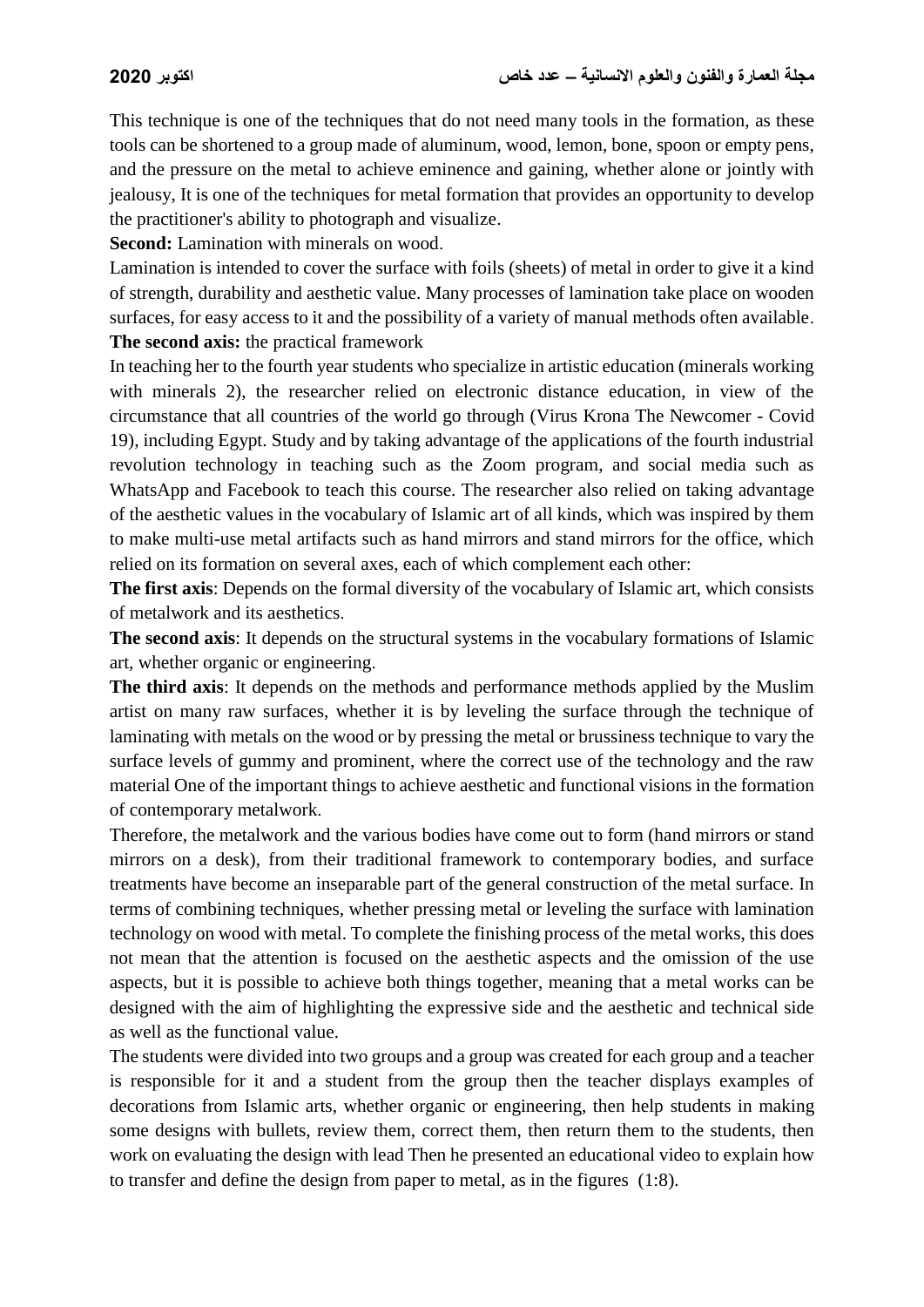The process of flattening the metal according to the formation processes with plating technology, which is the integral of the forming process by pressing the metal, which contains several assortment processes such as deletion and addition according to the processes of overlap, overlap and interlocking of some vocabulary of Islamic art, such as branches, plants, stems and varieties of different sizes and varieties in texture. Where the processes of forming by pressing the metal played an effective role in highlighting the groin and the protruding and showing the aesthetics of the shape and the ground while eating the aesthetics of color inlaid



**Figures (1:8)**

with precious and semi-precious stones in some artifacts. Through good finishing and appropriate output of the occupied metal work with aesthetic visions and surface treatment with cleaning and chemical oxidation. Students carried out many metal works in different bodies for the shape of hand mirrors, including Maria stand on desk, and below shows all applications as in Figures (9:26)

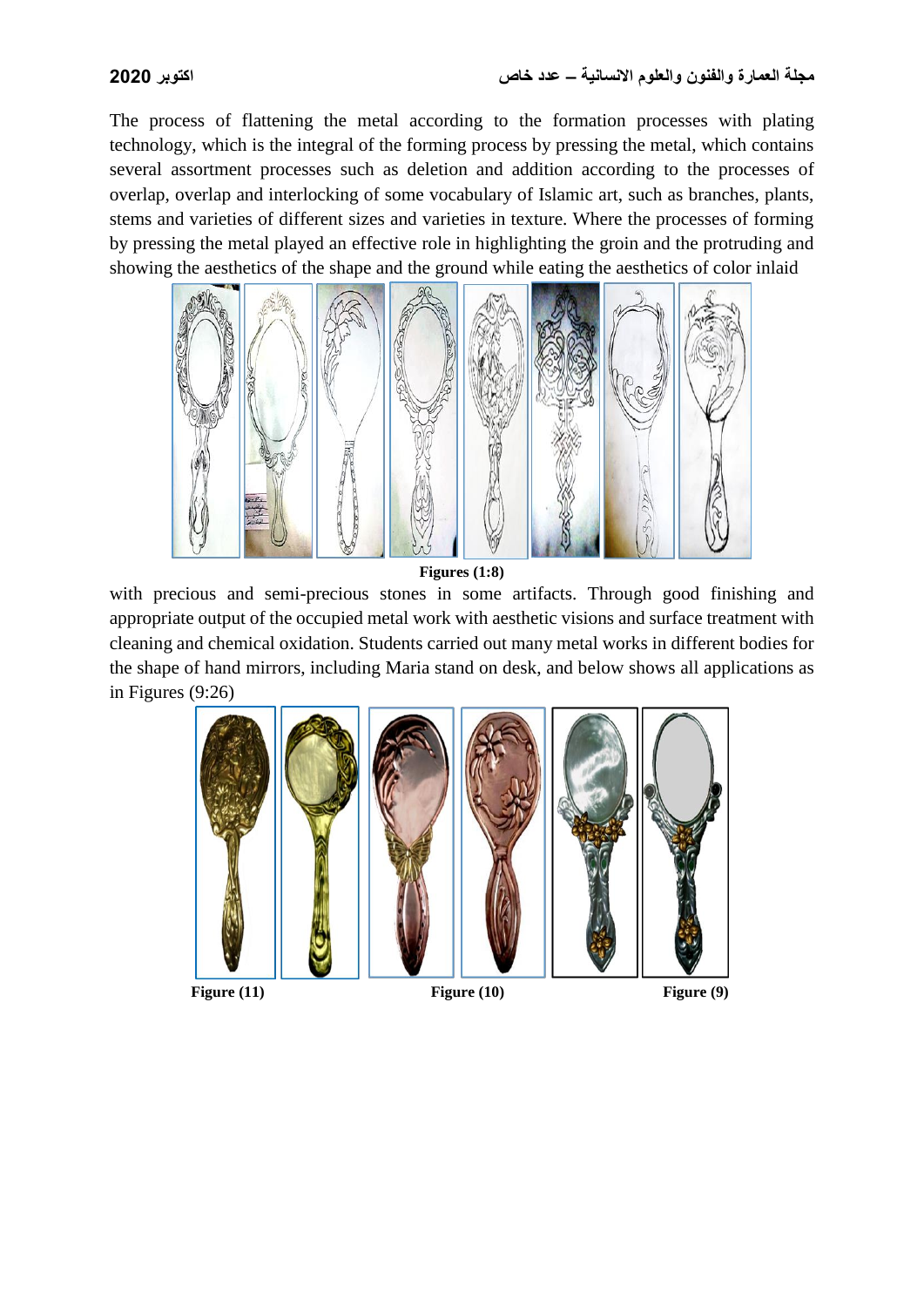



**Figures (15:20)** 



Figure (21)



Figure (22)



Figure (23)

Figure (24)



Figure (25)

Figure (26)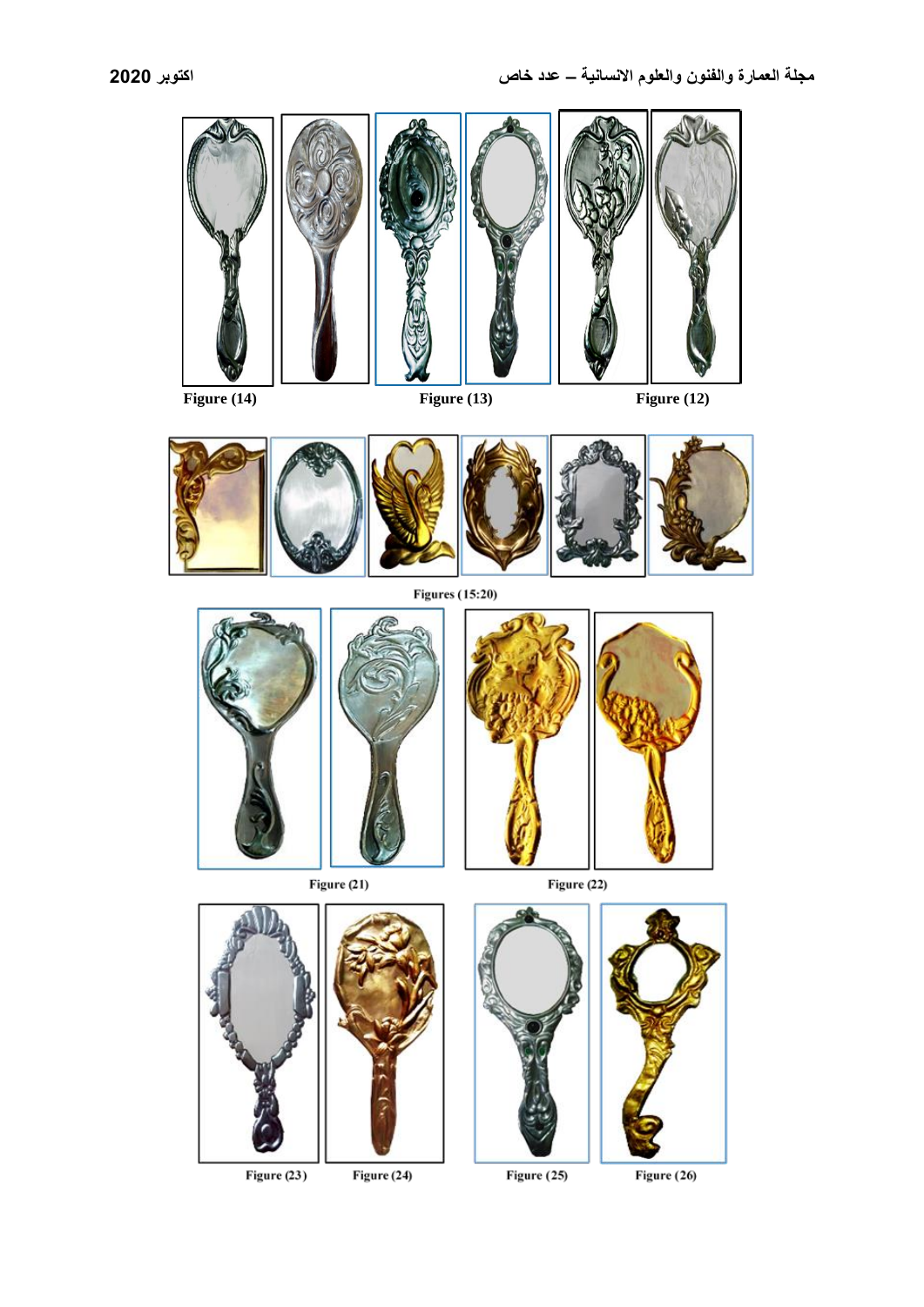**The third axis:** Results related to the statistical study of the questionnaire, the arbitration of student applications.

### **Search results:**

The hypothesis states that to what extent (the extent to which technologies of the fourth industrial revolution can be used in teaching the course of metal works that needs actual communication remotely) and to verify the validity of this hypothesis came the first axis of the questionnaire for the arbitration of applications entitled the extent of achieving the design elements in the metal work and included Three items to measure the degree of achieving that hypothesis in the students' applied experience, and by calculating the arithmetic averages of the first axis clauses for all arbitrators, we find that they came at a rate of (84.16%) approximately, as shown in Table (1). In order to achieve the validity of the second axis of the questionnaire of arbitration applications, entitled The extent of benefiting from the motifs of Islamic art as a source for quotation and inspiration, and it included three items to measure the degree of achieving that imposition in the applied experience of students, and by calculating the arithmetic mean of the items of the second axis of all arbitrators, we find that it came in (80.06%) Almost, which confirms the success of the applied experiment for research in achieving authenticity, providing new visions, and adapting Islamic motifs as a source of quotation, as shown in Table (2). To achieve the validity of the third axis of the application arbitration questionnaire, entitled The extent of achieving technical and aesthetic values and the integration of the techniques implemented in the metal works, and it included three items to measure the degree of achieving this hypothesis in the applied experience of students, and by calculating the arithmetic mean of the items of the third axis in all arbitrators, we find that it came in a rate of (85.4) %) Approximately, which confirms the success of the applied experiment for research in achieving the technique of pressing the metal from the back and varying its levels as shown in Table (3). To achieve the validity of the fourth axis, Extent of Benefit from the Applications of the Fourth Industrial Revolution, and included three items to measure the degree of achieving that hypothesis in the applied experience of students, and by calculating the arithmetic mean of the fourth axis items for all arbitrators, we find that it came about (89.86%) approximately as It is shown in Table (4).

| Table No. (1) Summary of average<br>estimates and percentages for the first<br>axis items of the arbitrators |                           |                                       |                         |  |   | Table No. (2) Summary of the average<br>estimates and percentages for the<br>second axis items for the arbitrators |                           |                                                  |                  |  |
|--------------------------------------------------------------------------------------------------------------|---------------------------|---------------------------------------|-------------------------|--|---|--------------------------------------------------------------------------------------------------------------------|---------------------------|--------------------------------------------------|------------------|--|
| <b>Axis</b><br>items                                                                                         | <b>The</b><br>avera<br>ge | <b>Th</b><br>e<br>rati<br>$\mathbf 0$ | <b>Appreciat</b><br>ion |  |   | <b>Axis items</b>                                                                                                  | <b>The</b><br>avera<br>ge | <b>Th</b><br>$\mathbf{e}$<br>rati<br>$\mathbf 0$ | Apprecia<br>tion |  |
| Achievin<br>g the ratio<br>and<br>proportio<br>n among<br>the                                                | 4.55                      | 91                                    | Excellent               |  | ı | The source<br>of the<br>quotation is<br>inspiring<br>and<br>comprehen                                              | 4.13                      | 82.<br>6                                         | very good        |  |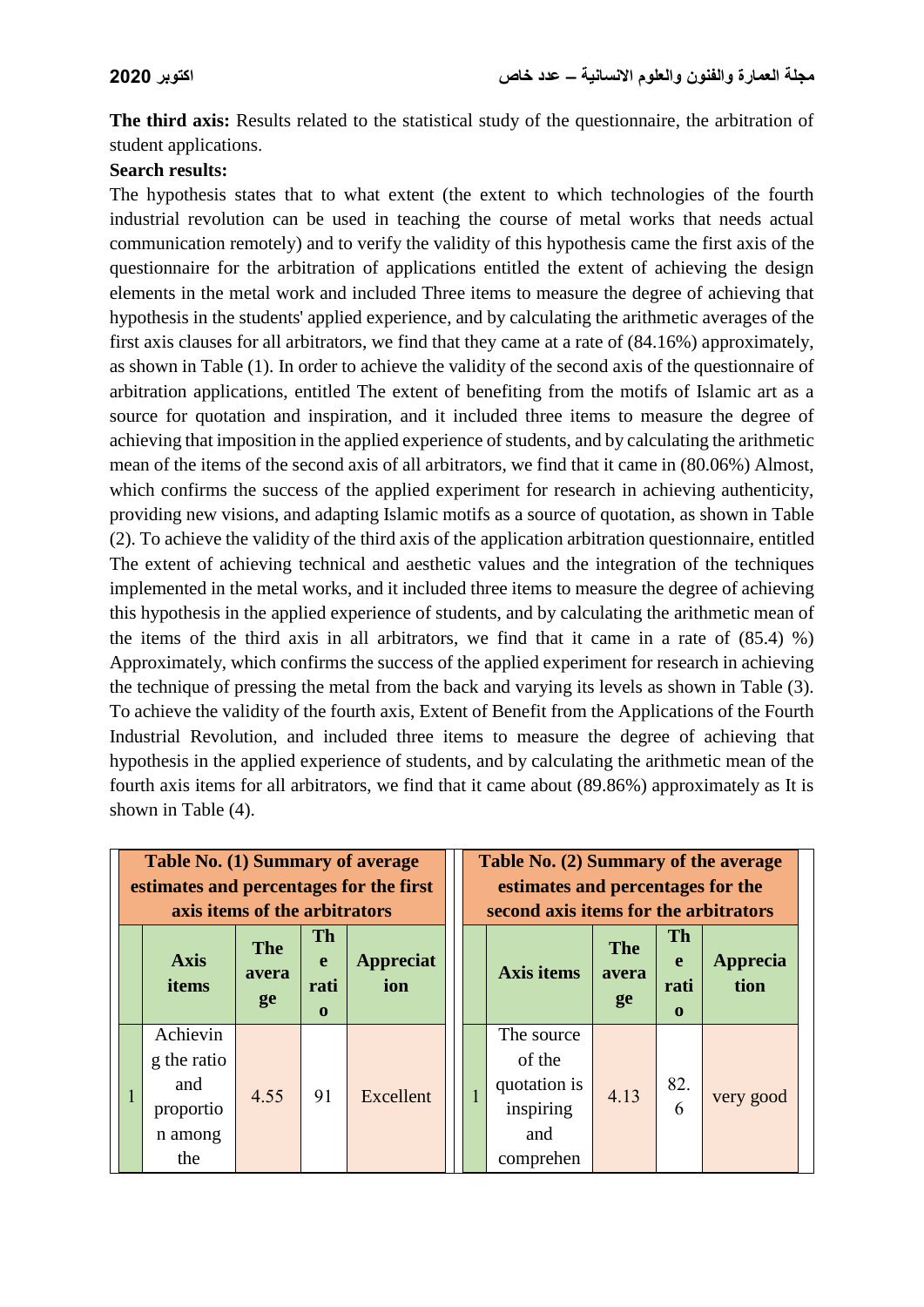|                | elements                                |            |                |                                  |                | sive, and                             |                     |                |                  |
|----------------|-----------------------------------------|------------|----------------|----------------------------------|----------------|---------------------------------------|---------------------|----------------|------------------|
|                | of the                                  |            |                |                                  |                | the product                           |                     |                |                  |
|                | units used                              |            |                |                                  |                | has                                   |                     |                |                  |
|                | Achievin                                |            |                |                                  |                | achieved its                          |                     |                |                  |
|                | g                                       |            |                |                                  |                | purpose                               |                     |                |                  |
|                | innovatio                               |            |                |                                  |                | Achieve                               |                     |                |                  |
|                | n and                                   |            |                |                                  |                | authenticity                          |                     |                |                  |
| $\overline{2}$ | innovatio                               | 4.02       | 80             | very good                        |                | by                                    |                     |                |                  |
|                | n in the                                |            |                |                                  | $\overline{2}$ | introducing                           | $\overline{4}$      | 80             |                  |
|                | implemen                                |            |                |                                  |                | new and                               |                     |                | very good        |
|                | ted                                     |            |                |                                  |                | unconventi                            |                     |                |                  |
|                | designs                                 |            |                |                                  |                | onal                                  |                     |                |                  |
|                | Achievin                                |            |                |                                  |                | insights                              |                     |                |                  |
|                | g the                                   |            |                |                                  |                | Customizin                            |                     |                |                  |
|                | relationsh                              |            |                |                                  |                | g Islamic                             |                     |                |                  |
|                | ip                                      |            | 86.            |                                  |                | motifs to                             |                     | 85.            |                  |
| 3              | between                                 | 4.32       | $\overline{4}$ | very good                        | $\overline{3}$ | serve the                             | 4.27                | $\overline{4}$ | very good        |
|                | aesthetic                               |            |                |                                  |                | aesthetics                            |                     |                |                  |
|                | and                                     |            |                |                                  |                | of wrought                            |                     |                |                  |
|                | functional                              |            |                |                                  |                | metal                                 |                     |                |                  |
|                | value                                   |            |                |                                  |                |                                       |                     |                |                  |
|                |                                         |            |                |                                  |                |                                       |                     |                |                  |
|                |                                         |            |                | Table No. (3) Summary of average |                | Table No. (4) Summary of the average  |                     |                |                  |
|                | estimates and percentages for the third |            |                |                                  |                | estimates and percentages for the     |                     |                |                  |
|                | axis items for the arbitrators          |            |                |                                  |                | fourth axis items for the arbitrators |                     |                |                  |
|                |                                         |            | <b>Th</b>      |                                  |                |                                       |                     | <b>Th</b>      |                  |
|                | <b>Axis</b>                             | <b>The</b> | e              | <b>Appreciat</b>                 |                | <b>Axis</b>                           | <b>The</b><br>avera | e              | <b>Appreciat</b> |
|                | items                                   | avera      | rati           | ion                              |                | items                                 |                     | rati           | ion              |
|                |                                         | ge         | $\bf{0}$       |                                  |                |                                       | ge                  | $\bf{0}$       |                  |
|                | Metal                                   |            |                |                                  |                | Distance                              |                     |                |                  |
|                | push                                    |            |                |                                  |                | learning                              |                     |                |                  |
|                | back                                    |            |                |                                  |                | via e-                                |                     |                |                  |
|                | technolo                                |            |                |                                  |                | learning                              |                     |                |                  |
|                | gy                                      |            |                |                                  |                | has an                                |                     |                |                  |
| $\mathbf{1}$   | achieves                                | 4.56       | 91.            | Excellent                        |                | effective                             |                     | 92.            |                  |
|                | texture                                 |            | $\overline{2}$ |                                  | $\mathbf{1}$   | effect in                             | 4.63                | 6              | Excellent        |
|                | effects                                 |            |                |                                  |                | the                                   |                     |                |                  |
|                | and                                     |            |                |                                  |                | teaching                              |                     |                |                  |
|                | surface                                 |            |                |                                  |                | of                                    |                     |                |                  |
|                | levels                                  |            |                |                                  |                | metalwork                             |                     |                |                  |
|                | variation                               |            |                |                                  |                | ing course                            |                     |                |                  |
|                | Laminati                                |            | 85.            |                                  |                | $\overline{2}$                        |                     |                |                  |
| $\overline{2}$ | on<br>technolo                          | 4.28       | 6              | very good                        | $\overline{2}$ | It brings<br>flexibility              | 4.65                | 93             | Excellent        |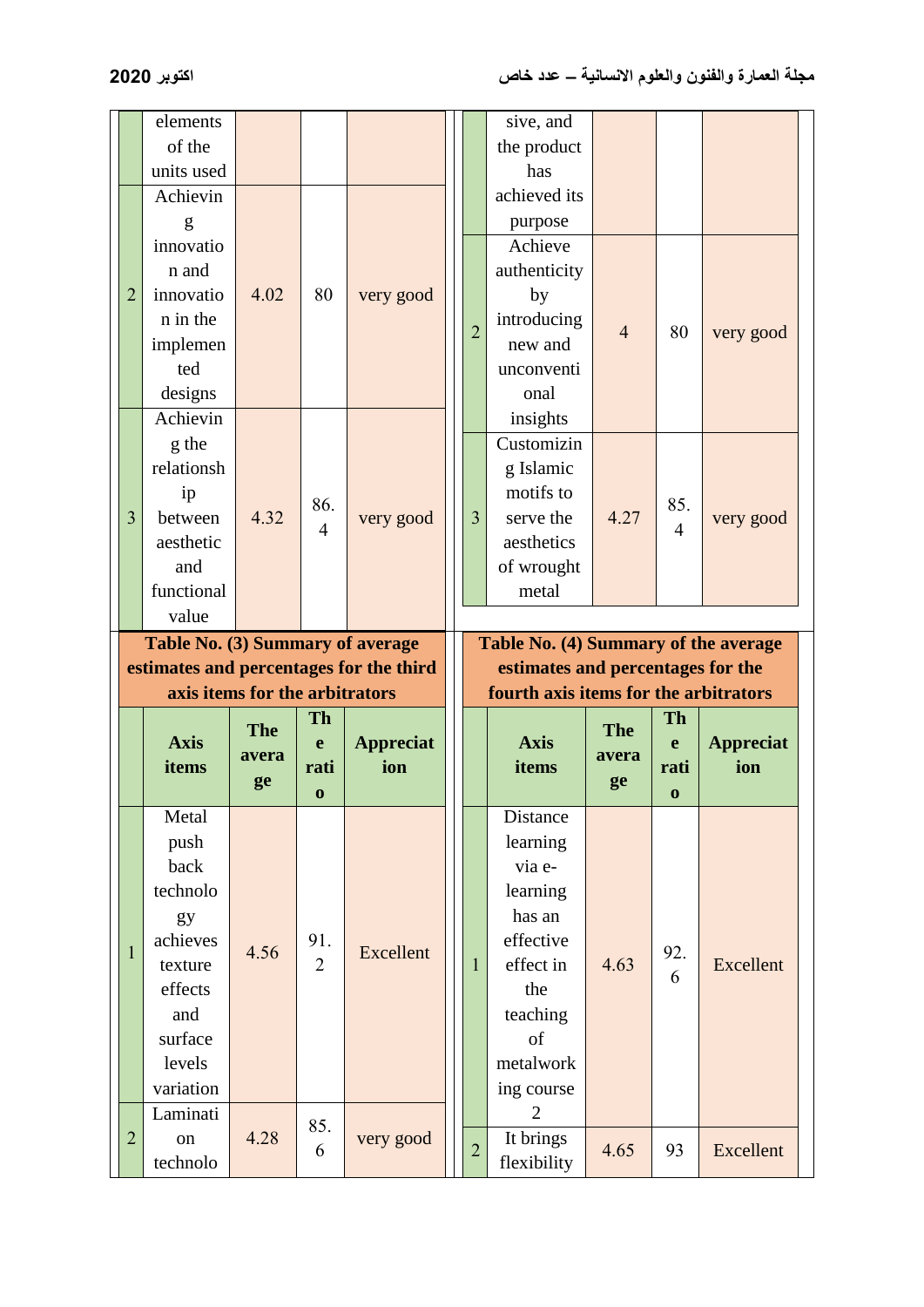|   | gy<br>integrate<br>s the<br>technolo<br>gy of<br>pressing<br>the metal |      |                |           | in<br>providing<br>alternative<br>s to<br>teaching<br>in new<br>ways |      |                       |           |
|---|------------------------------------------------------------------------|------|----------------|-----------|----------------------------------------------------------------------|------|-----------------------|-----------|
|   | from the<br>back                                                       |      |                |           | <b>Students</b><br>respond to                                        |      |                       |           |
| 3 | Achieves<br>color<br>aesthetic<br>S                                    | 4.01 | 80.            | very good | electronic<br>$\overline{3}$<br>teaching<br>methods<br>remotely      | 4.22 | 84.<br>$\overline{4}$ | very good |
|   | through<br>inlay or<br>oxidatio<br>n                                   |      | $\overline{2}$ |           |                                                                      |      |                       |           |

And an indication of the success of the experiment on the level of all students and equal opportunities in receiving and applying, all the court applications received very good estimates and slight variation and an average of 86.14 to confirm what leaves no doubt about the integrity of the idea and the accuracy of implementation and the quality of the outputs as shown in table  $(5)$ 

| Table No. (5) shows the average estimates and percentage of applications for the<br>arbitrators |              |                |                         |                         |                |     |                |     |     |     |                           |                     |                             |
|-------------------------------------------------------------------------------------------------|--------------|----------------|-------------------------|-------------------------|----------------|-----|----------------|-----|-----|-----|---------------------------|---------------------|-----------------------------|
| <b>Arbitrat</b><br>ors<br><b>Applicat</b><br>ions                                               | $\mathbf{1}$ | $\overline{2}$ | $\overline{\mathbf{3}}$ | $\overline{\mathbf{4}}$ | 5              | 6   | $\overline{7}$ | 8   | 9   | 10  | <b>The</b><br>aver<br>age | <b>The</b><br>ratio | Appr<br>eciati<br><b>on</b> |
| Applicat<br>ion 1                                                                               | 4.8          | $\overline{4}$ | 4.3                     | 4.4                     | 3.6            | 4.4 | 3.8            | 4.2 | 4.8 | 3.8 | 4.21                      | 84.2                | very<br>good                |
| <b>Applicat</b><br>ion 2                                                                        | 4.8          | 4.2            | 4.4                     | 4.5                     | $\overline{4}$ | 4.5 | $\overline{4}$ | 4.3 | 4.8 | 3.9 | 4.34                      | 86.8                | very<br>good                |
| <b>Applicat</b><br>ion 3                                                                        | 4.9          | 4.2            | 4.3                     | 4.5                     | 4.2            | 4.5 | 4.2            | 4.1 | 4.9 | 4.2 | 4.4                       | 88                  | very<br>good                |
| <b>Applicat</b><br>ion 4                                                                        | 4.9          | $\overline{4}$ | 4.9                     | 4.5                     | 4.3            | 4.5 | 4.3            | 3.8 | 4.9 | 4.3 | 4.44                      | 88.8                | very<br>good                |
| <b>Applicat</b><br>ion 5                                                                        | 4.8          | 4.3            | 4.5                     | 4.5                     | 3.6            | 4.5 | 3.6            | 4.3 | 4.8 | 3.6 | 4.25                      | 85                  | very<br>good                |
| <b>Applicat</b><br>ion 6                                                                        | 4.8          | 3.8            | 4.5                     | 4.5                     | 4.1            | 4.5 | 4.1            | 3.8 | 4.8 | 4.1 | 4.3                       | 86                  | very<br>good                |
| <b>Applicat</b><br>ion 7                                                                        | 4.9          | $\overline{4}$ | 4.2                     | 4.5                     | 3.8            | 4.5 | 3.8            | 3.8 | 4.9 | 4   | 4.24                      | 84.8                | very<br>good                |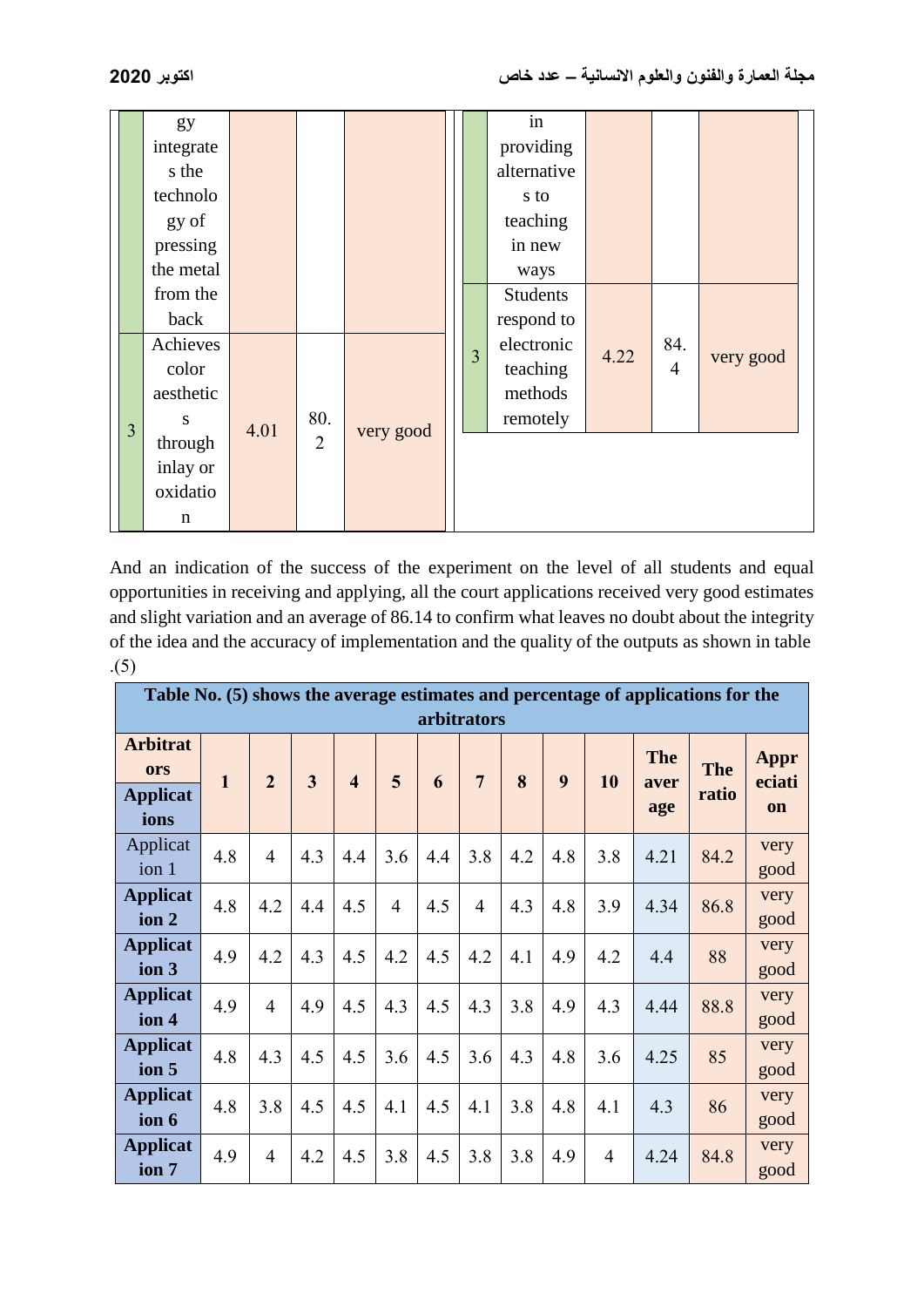| <b>Applicat</b><br>ion 8         | 4.8 | 3.9 | 4.3 | 4.5 | 4          | 4.5 | 4.2 | 4.1 | 4.8 | 4.1 | 4.32 | 86.4 | very<br>good |
|----------------------------------|-----|-----|-----|-----|------------|-----|-----|-----|-----|-----|------|------|--------------|
| <b>Applicat</b><br>ion 9         | 4.8 | 4.2 | 4.3 | 4.5 | $4_{\sim}$ | 4.5 | 4.6 | 4.3 | 4.8 | 4.6 | 4.51 | 90.2 | very<br>good |
| <b>Applicat</b><br><b>ion 10</b> | 4.8 |     | 4.4 | 4.5 | 3.6        | 4.5 | 3.5 | 3.6 | 4.8 | 3.7 | 4.09 | 81.8 | very<br>good |

# **Analysis and interpretation of the results:**

In light of what the researcher addressed in the theoretical, applied and statistical framework, the following are the most important results that the researcher has reached through research and experimentation.

## **First: the results:**

- Results related to the extent of achievement of design aesthetics in the metal work.
- Results related to the extent of benefiting from the vocabulary of Islamic art.
- Results related to the extent to which technical values are achieved through technical methods of implementing metal works.
- Results related to the extent of utilization of e-learning via distance applications.

### **First: Results related to the extent of achieving aesthetics of design in the metal work**

- The researcher concluded that the vocabulary of Islamic art includes the largest number of vocabulary that carries many streamlined and flexible lines and that there is a correlation between the ratio and proportion between the elements of the units used.
- The researcher concluded that the multiplicity of external and internal bodies can be invested and work to innovate and renew in designs implemented from them.
- The researcher concluded that there is a relationship between the aesthetic and functional value of the metalwork, which is inspired by the vocabulary of Islamic art.

#### **Second: Results related to the extent of benefiting from the vocabulary of Islamic art**

 The researcher concluded that the Muslim artist was a success in the decoration of the metal artifacts, and it is necessary to draw inspiration from them to revive these arts and benefit from them and present them in a contemporary way as it is a source of inspiration to achieve the product's purpose.

 The researcher concluded that our contemporary world is full of artifacts that lack an aesthetic sense and originality. This research aims to show creative values and employ them in the field of metal works and limit some of the techniques used by the artist in Islamic civilization, which achieves originality by providing new and unconventional visions.

• The researcher concluded that it is possible to adapt the vocabulary of Islamic art, and pay attention to it because of its linear values that can be aesthetically invested as it is expandable, overlapping and intertwining among them and it can be controlled and directed in a manner that is appropriate to the design of the metal works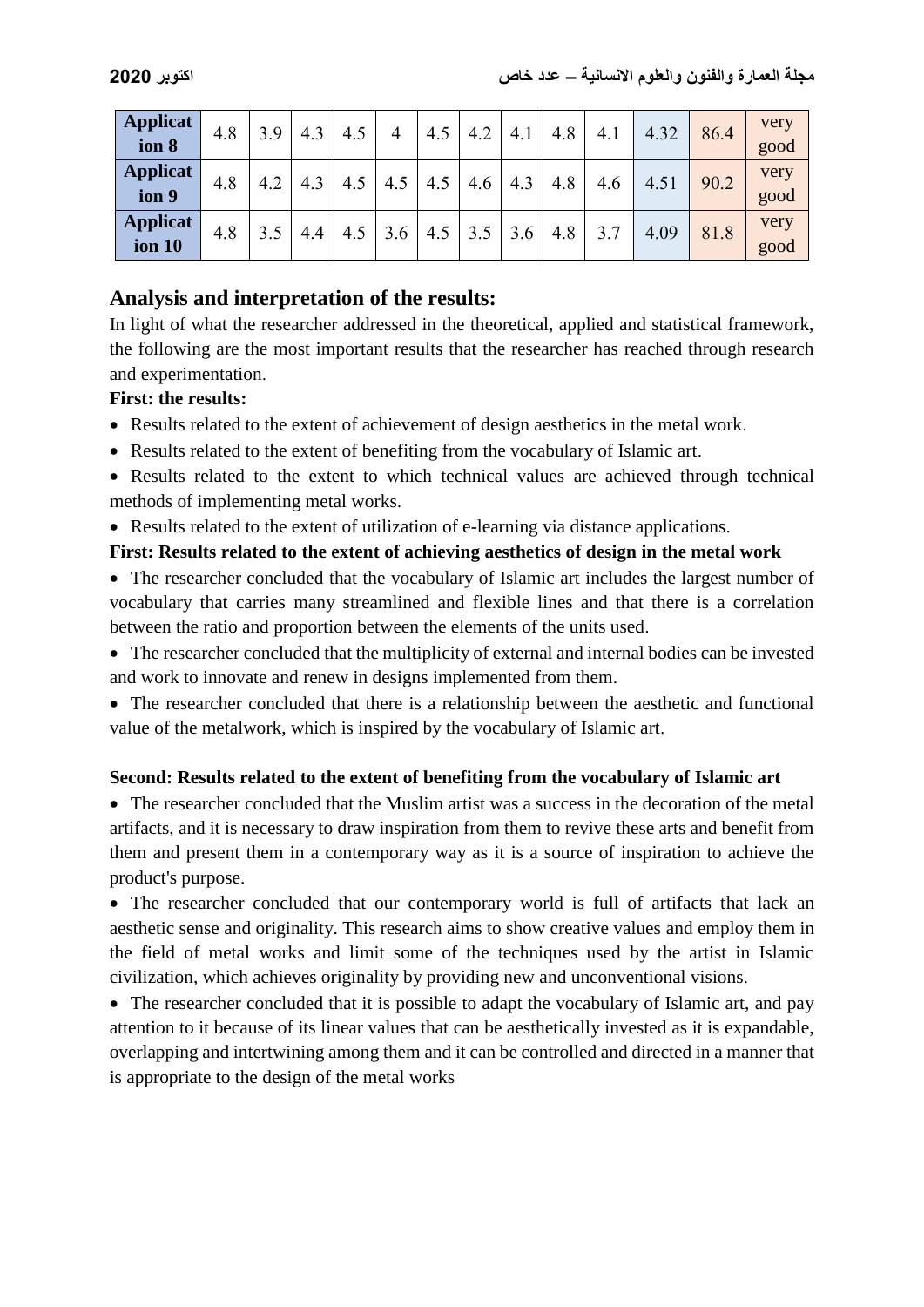## **Third: Results related to the extent of achieving the technical values through the technical methods of implementing the metal works.**

• The researcher concluded that the technique can be formed by pressing the metal from the back by highlighting the gummy and the protruding, the variation of the surface levels and the diversity of the concrete effects.

• The researcher concluded that the formation technique with lamination technology to flatten the metal, as this method is integral to the formation process with the technique of pressing the metal from the back to the side, as it can be implemented by methods with simple and different manual tools that help the designer to achieve ideas in the form of multiple topics and vocabulary between engineering and plant vocabulary.

• The researcher concluded that the aesthetics of color lie according to processes of formation by inlaying precious and semi-precious stones or by the chemical oxidation of the aesthetic strength that reflects the aesthetics of the relationship between shape and floor.

## **Fourth: Results related to the extent of benefiting from the e-learning applications via distance.**

 The researcher concluded that the distance learning via e-learning achieves an effective effect in the teaching of the metalwork course (2) where the graduate student can then learn without committing to a specific time age as it encourages the learner to continuously teach throughout life. Anytime, anywhere, access to knowledge and science is easy, visual or audio.

• The researcher concluded that through teaching the course of metal works (2) from a distance, through the applications of the fourth industrial revolution where flexibility in providing scientific material and appropriate alternatives in teaching and the availability of an interactive learning environment between the student and the teacher and between the student and colleagues, the learning is no longer rigid but flexible.

• The researcher concluded that students have responded to electronic learning methods remotely through the availability of programs and applications that facilitated ways to communicate with the teacher during official study times or outside the official study times, and the ease of evaluation and providing feedback.

# **Recommendations and proposals**

• The researcher recommends adopting the teaching line designed in this research as a model for activating electronic distance education in the field of metal works and also in other specializations in the field of art education.

• Revive the artistic and aesthetic values of Islamic arts by designing educational programs and decisions to preserve Arab heritage.

• The researcher recommends the need to continue to pay attention to artistic heritage as a starting point for development and modernization in the field of art, especially in the field of metal works

• The researcher recommends that the public should be started, especially university officials and the Department of Education, on the importance of arts and art education in the educational process system through designing and implementing educational lectures and workshops for this purpose.